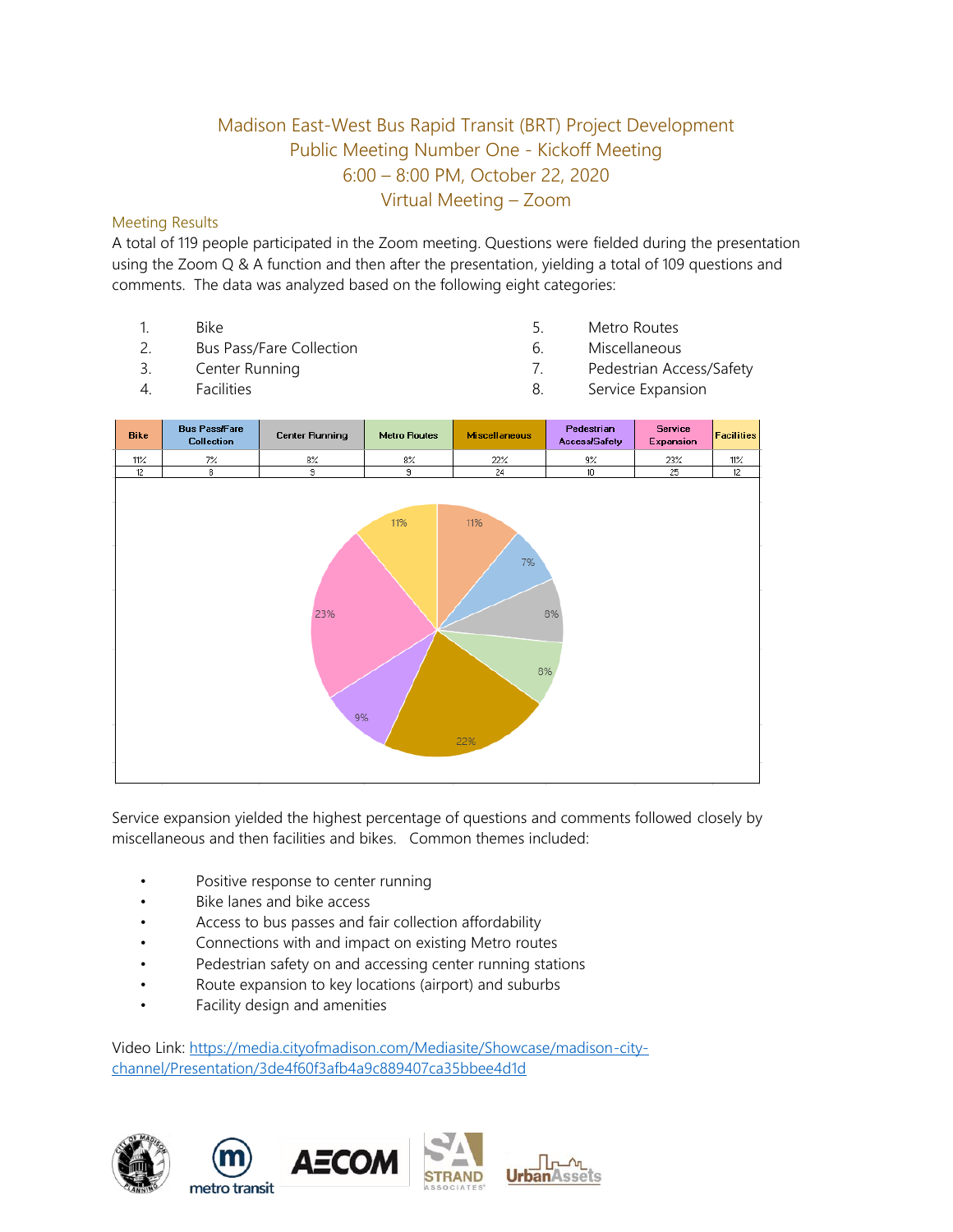## Meeting Statistics Number of Participants: 119 Number of Questions: 109

The meeting included participants for whom BRT is a new concept as well as participants who are not regular Metro riders, an indication of potential new demand for transit. Most participants lived on either the west or east sides but interestingly, a number of participants were not residents of Madison, which along with the themes above, indicate interest for a more regional BRT system. Participants represented a variety of age groups including a majority of Gen X and Millennials followed by Baby Boomers, a smattering of Gen Z and one member of the Greatest Generation. Participants were overwhelming white with only nine Black Indigenous or People of Color (BIPOC). Future outreach will need to better engage BIPOC.